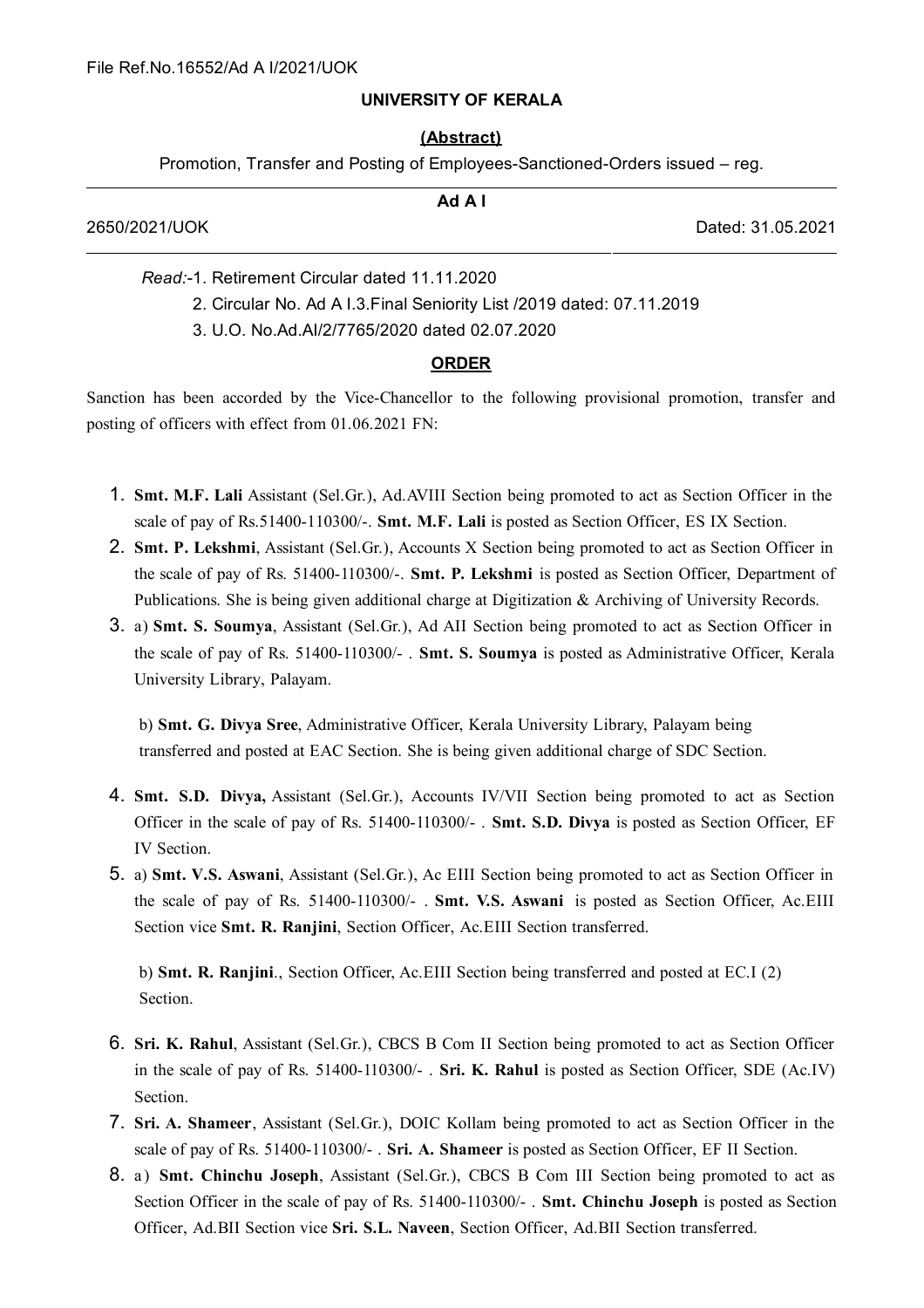b) **Sri. S.L. Naveen**, Section Officer, Ad.BII Section being transferred and posted at ORI & MS Library. He is being given additional charge at the International Centre for Kerala Studies (ICKS), Kariavattom

c) **Smt. S. Neethu**, Administrative Officer, Dept. of Psychology being relived from the additional charge at ORI & MS Library.

- 9. **Smt. S. Reshma**, Assistant (Sel.Gr.), EG XI Section being promoted to act as Section Officer in the scale of pay of Rs. 51400-110300/- . **Smt. S. Reshma** is posted as Section Officer, ED X Section.
- 10. **Sri. V.S. Vishnu**, Assistant (Sel.Gr.), EG XI C Section being promoted to act as Section Officer in the scale of pay of Rs. 51400-110300/- . **Sri. V.S. Vishnu** is posted as Section Officer, EE II R Section. He is being given additional charge at EE II P Section.
- 11. **Smt. Smitha Unni**, Assistant (Sel.Gr.), IT Cell (Exam) being promoted to act as Section Officer in the scale of pay of Rs. 51400-110300/- . **Smt. Smitha Unni** being posted as Administrative Officer, University Press.
- 12. **Smt. K.P. Padma**, Assistant (Sel.Gr.), EE II B Section being promoted to act as Section Officer in the scale of pay of Rs. 51400-110300/- . **Smt. K.P. Padma** is posted as Section Officer, EJ III Section.
- 13. a) **Sri. M. Midhun**, Assistant (Sel.Gr.), EE IV Section being promoted to act as Section Officer in the scale of pay of Rs. 51400-110300/- . **Sri. M. Midhun** is posted as Section Officer, Ad. AV Section .

b) **Smt. Asha S. Nair**, Section Officer, Ad. AV Section being transferred and posted at Ad.G Section.

- 14. **Smt. Dona John**, Assistant (Sel.Gr.), Engineering Unit, Kariavattom being promoted to act as Section Officer in the scale of pay of Rs. 51400-110300/- . **Smt. Dona John** is posted as Administrative Officer, Women's Hostel, Thycaud.
- 15. **Smt. Aswathy J. Nair**, Assistant (Sel.Gr.), Ad AIV Section being promoted to act as Section Officer in the scale of pay of Rs. 51400-110300/- . **Smt. Aswathy J. Nair** is posted as Section Officer, ED I Section.
- 16. **Smt. Sinimole Vasudevan**, Assistant (Sel.Gr.), EE V Section being promoted to act as Section Officer in the scale of pay of Rs. 51400-110300/- . **Smt. Sinimole Vasudevan** is posted as Section Officer, EJ II Section .
- 17. a) **Sri. Sandeep S. Kumar**, Assistant (Sel.Gr.), KUSRC, Alappuzha being promoted to act as Section Officer in the scale of pay of Rs. 51400-110300/- . **Sri. Sandeep S. Kumar** is posted as Section Officer, M &C I Section vice **Sri. Jijo P. Babu**, Section Officer, M & C I Section transferred.

b) **Sri.Jijo P. Babu**, Section Officer, M & C I Section being transferred and posted at Ac.E1 Section.

18. a) **Sri. Kannan Raj**, Assistant (Sel.Gr.), Dept. of Hindi being promoted to act as Section Officer in the scale of pay of Rs. 51400-110300/- . **Sri. Kannan Raj** being posted as Administrative Officer, University Hostel for Men, Kariavattom vice **Sri. Shijo I. Thomas**, Administrative Officer, University Hostel for Men, Kariavattom transferred.

b) **Sri. Shijo I. Thomas**, Administrative Officer, University Hostel for Men, Kariavattom being transferred and posted at Department of Aquatic Biology and Fisheries, Kariavattom vice

**Sri. A.K. Abhilash**, Administrative Officer, Department of Aquatic Biology and Fisheries, Kariavattom, transferred.